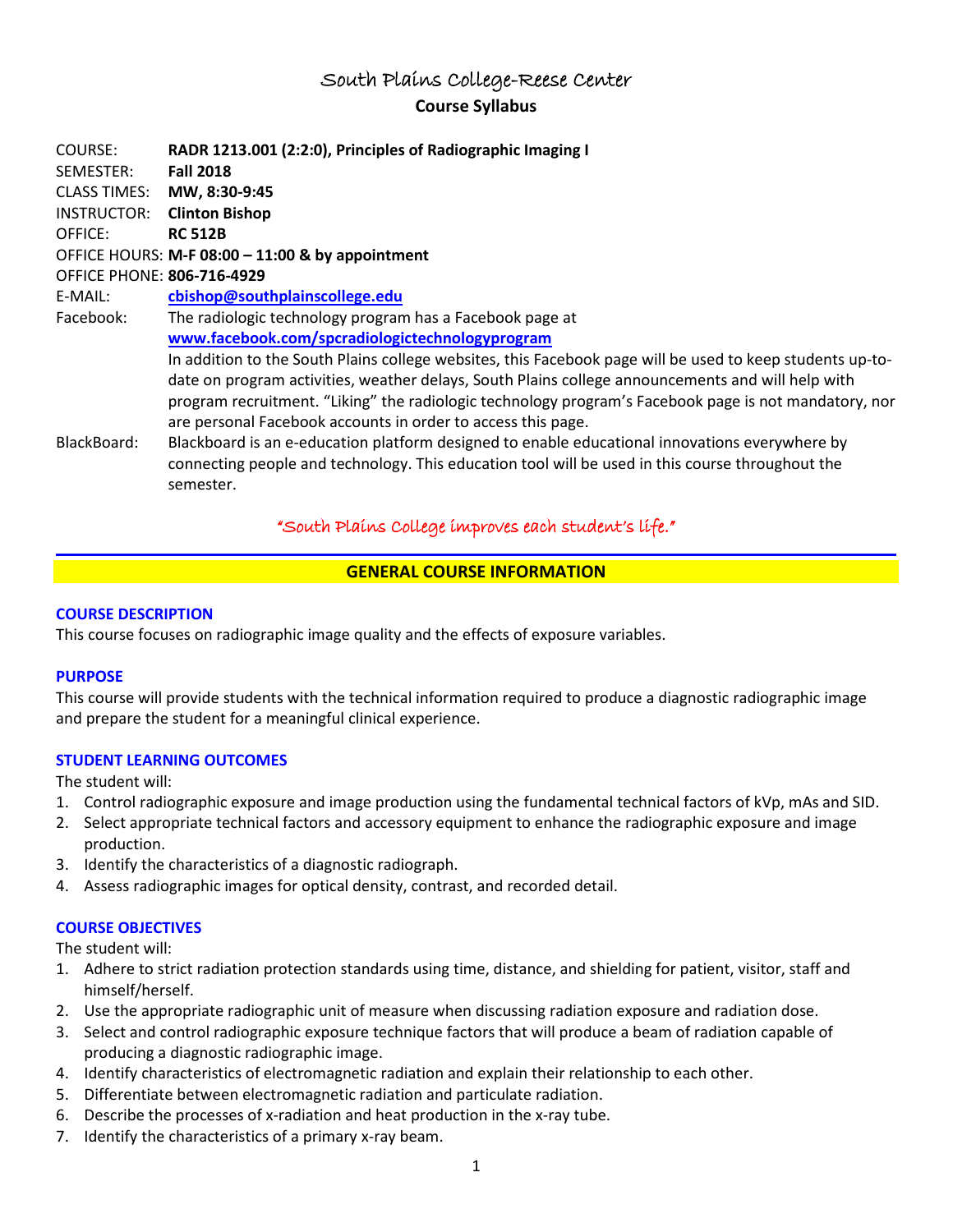- 8. Describe the possible interactions between x-radiation and matter.
- 9. Select and control radiographic exposure technique factors that will produce a diagnostic radiographic image.
- 10. Assess radiographic images for diagnostic optical density, contrast, and recorded detail.
- 11. Analyze and adjust appropriate factors to obtain a diagnostic radiograph.

#### **EVALUATION METHODS**

The course grade is determined by a combination of major exams and a comprehensive final exam. The following guidelines will be followed regarding exams:

### **ACADEMIC INTEGRITY**

It is the aim of the faculty of South Plains College to foster a spirit of complete honesty and a high standard of integrity. The attempt of any student to present as his or her own any work which he or she has not honestly performed is regarded by the faculty and administration as a most serious offense and renders the offender liable to serious consequences, possibly suspension.

**Cheating** - Dishonesty of any kind on examinations or on written assignments, illegal possession of examinations, the use of unauthorized notes during an examination, obtaining information during an examination from the textbook or from the examination paper of another student, assisting others to cheat, alteration of grade records, illegal entry or unauthorized presence in the office are examples of cheating. Complete honesty is required of the student in the presentation of all phases of coursework. This applies to quizzes of whatever length, as well as final examinations, to daily reports and to term papers.

**Plagiarism** - Offering the work of another as one's own, without proper acknowledgment, is plagiarism; therefore, any student who fails to give credit for quotations or essentially identical expression of material taken from books, encyclopedias, magazines and other reference works, or from themes, reports or other writings of a fellow student, is guilty of plagiarism.

If found cheating or plagiarizing, the student's future in this program will be based on the decisions from the Allied Health Departmental Director's Committee.

#### **SCANS and FOUNDATION SKILLS**

Scans and foundation skills are identified for specific course objectives. A complete list explaining these skills is attached to the back of the syllabus for your information.

## **SPECIFIC COURSE INFORMATION**

#### **TEXT AND MATERIALS**

Bushong, Stewart C. Radiologic Science for Technologists. 11<sup>th</sup> Edition. 2013. Elsevier/Mosby.

#### **ATTENDANCE POLICY**

**SPC** - Students must attend all classes in order to be successful in a course. The student may be administratively withdrawn from the course when absences become excessive as defined in the course syllabus.

When an unavoidable reason for class absence arises, such as illness, an official trip authorized by the college or an official activity, the instructor may permit the student to make up work missed. It is the student's responsibility to complete work missed within a reasonable period of time as determined by the instructor. Students are officially enrolled in all courses for which they pay tuition and fees at the time of registration. Should a student, for any reason, delay in reporting to a class after official enrollment, absences will be attributed to the student from the first class meeting.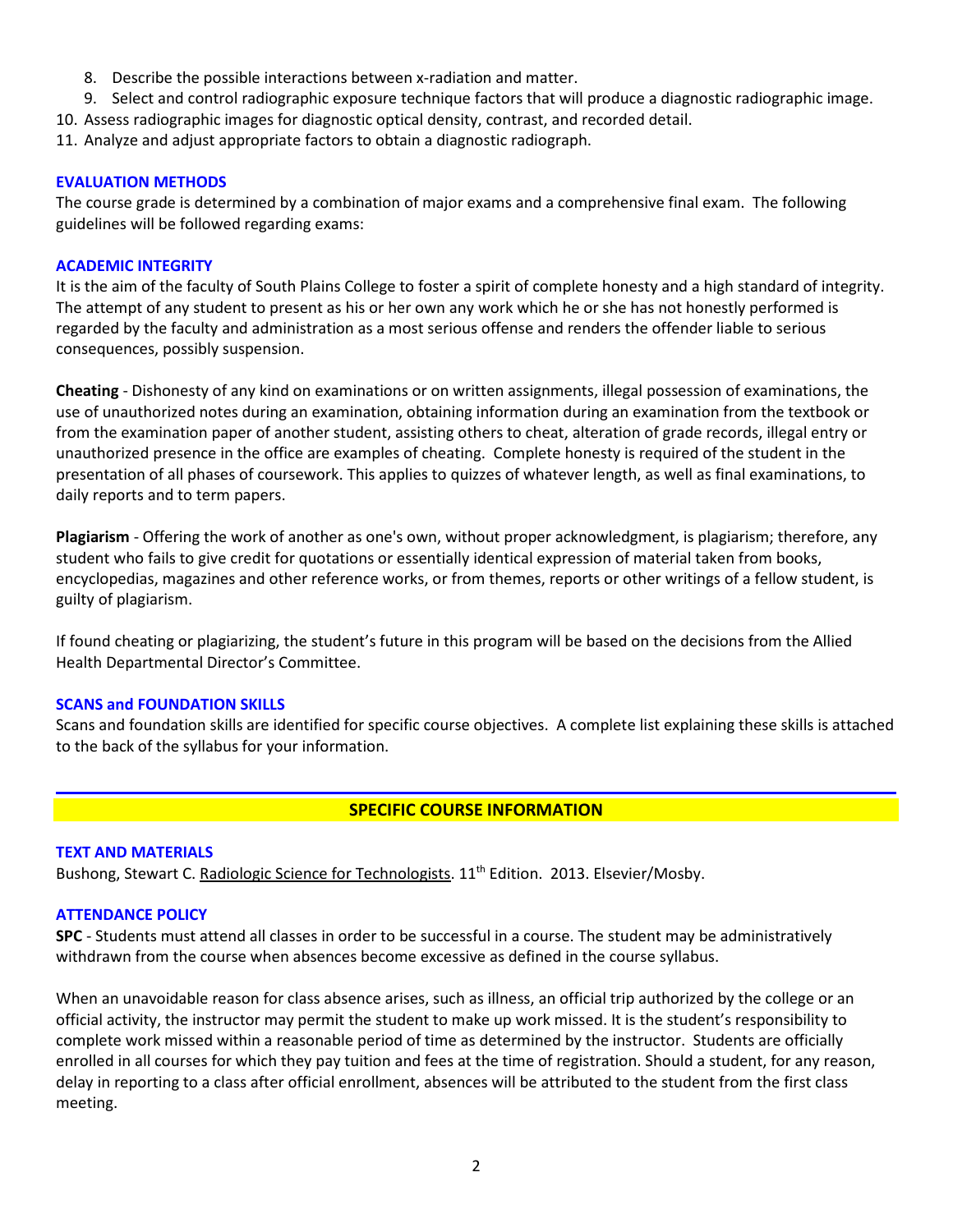The Office of Admissions and Records will administratively drop students, who enroll in a course but have "Never Attended" by the official census date, as reported by the faculty member. A student who does not meet the attendance requirements of a class as stated in the course syllabus and does not officially withdraw from that course by the official census date of the semester, may be administratively withdrawn from that course and receive a grade of "X" or "F" as determined by the instructor. Instructors are responsible for clearly stating their administrative drop policy in the course syllabus, and it is the student's responsibility to be aware of that policy.

It is the student's responsibility to verify administrative drops for excessive absences through MySPC using his or her student online account. If it is determined that a student is awarded financial aid for a class or classes in which the student never attended or participated, the financial aid award will be adjusted in accordance with the classes in which the student did attend/participate and the student will owe any balance resulting from the adjustment.

**SPC Radiologic Technology** - Class attendance is mandatory. Students with 3 absences will be counseled. Students are allowed 5 absences during the fall semester. After the 5 absence, the student will be dropped from the program, regardless of the student's grade. Policies regarding absences coincide with those established for South Plains College as outlined in the SPC General Catalog.

It is extremely important to arrive for class **on time. Tardiness** disrupts the instructor and the other students. Students who chronically arrive late will be counseled. The student should be prepared for class at the scheduled class start time. **3 tardy will equal 1 absence.**

**Students with perfect attendance and two or less tardy will be awarded 2 points to their final grade at the end of the semester.**

#### **INSTRUCTIONAL METHODS**

The student will receive course information through a series of lectures, PowerPoint presentations, lab assignments, and textbook assignments.

#### **CLASSROOM PARTICIPATION**

Attending class regularly will provide the student opportunity to supplement their reading assignments and acquire a better understanding of the course material. Class time missed will result in information gaps and will increase course difficulty. It is the student's responsibility to attend class, which will enable him, or her to take notes, ask questions, and participate in class discussions. Information handouts may be given in certain instances, but the student should not rely on them. The student is encouraged to take adequate notes during class. Recording class is permitted.

#### **ASSIGNMENT POLICY**

The student is responsible for being prepared for class, which means reading the assigned chapters and/or pages from the textbook prior to class. The textbook is a mandatory requirement. **The student must bring the textbook/e-book to every class.** In some instances, information from the reading assignments not covered during class may be included on an exam.

#### **REVIEW**

If a student needs assistance with reviewing any of the information giving during class or lab, the student is encouraged to make an appointment with the instructor.

#### **CONFERENCES**

If at any time a student is not satisfied with their overall performance, he/she is encouraged to schedule an appointment with me. If necessary, a plan can be developed to help the student improve in their areas of weakness.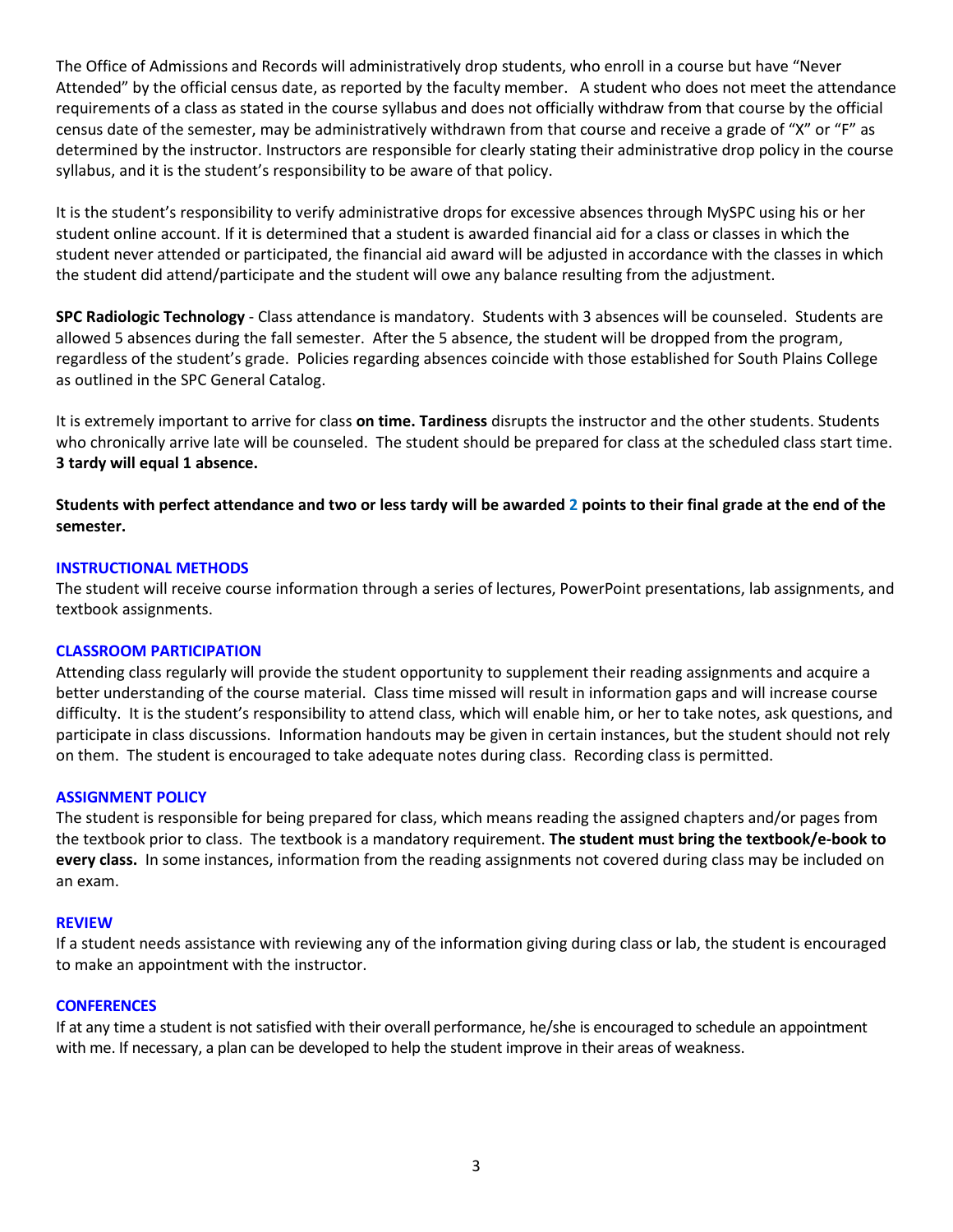#### **GRADING RUBRIC**

Grades in this course will be determined using the following criteria:

| <b>Assessment Tool</b>    | <b>Assessment Criteria</b>                                              | Percentage   | Grade        |
|---------------------------|-------------------------------------------------------------------------|--------------|--------------|
|                           |                                                                         | <b>Score</b> |              |
| <b>MAJOR EXAMS</b><br>70% | Exceptional unit content knowledge &<br>understanding                   | $90 - 100$   | A            |
|                           | Good unit content knowledge &<br>$\checkmark$<br>understanding          | $80 - 89$    | B            |
|                           | Average unit content knowledge &<br>$\checkmark$<br>understanding       | $75 - 79$    | $\mathsf{C}$ |
|                           | ✓<br>Insufficient unit content knowledge &<br>understanding             | $0 - 74$     | F            |
| <b>FINAL EXAM</b><br>30%  | Exceptional course content knowledge &<br>$\checkmark$<br>understanding | $90 - 100$   | A            |
|                           | Good course content knowledge &<br>understanding                        | $80 - 89$    | B            |
|                           | Average course content knowledge &<br>✓<br>understanding                | $75 - 79$    |              |
|                           | Insufficient unit content knowledge &<br>✓<br>understanding             | $0 - 74$     | F            |

Course Grade: A 90 – 100 B 80 – 89  $C = 75 - 79$  $F = 0 - 74$ 

**A grade average of C (75) or higher is mandatory in all RADR classes.** Failure to do so will result in the student being dropped from the Program.

#### **Major Exams – 70% (4 exams, each worth 17.5%)**

Major exams will be given throughout the semester following each module presented. Exams will be multiple choice and will be done electronically in the computer lab.

The following guidelines will be followed regarding **Major Exams**:

- 1. The student will complete the exam at the scheduled time. **Make-up exams will be at the instructor's discretion.**
- 2. The student must complete the exam within the allotted class time of **75 minutes**.
- 3. If a test must be missed, the weight of the final exam will be increased.
- 4. A student arriving late for an exam will not be allowed to take the exam if **any** student has completed the exam and left the room. This will also count as a tardy.
- 5. No cell phones or other electronic assistance devices (no calculators) are allowed during exams.
- 6. According to SPC policy, **student's grade will not be given over the phone or by email to avoid the risk of a breach of confidentiality.**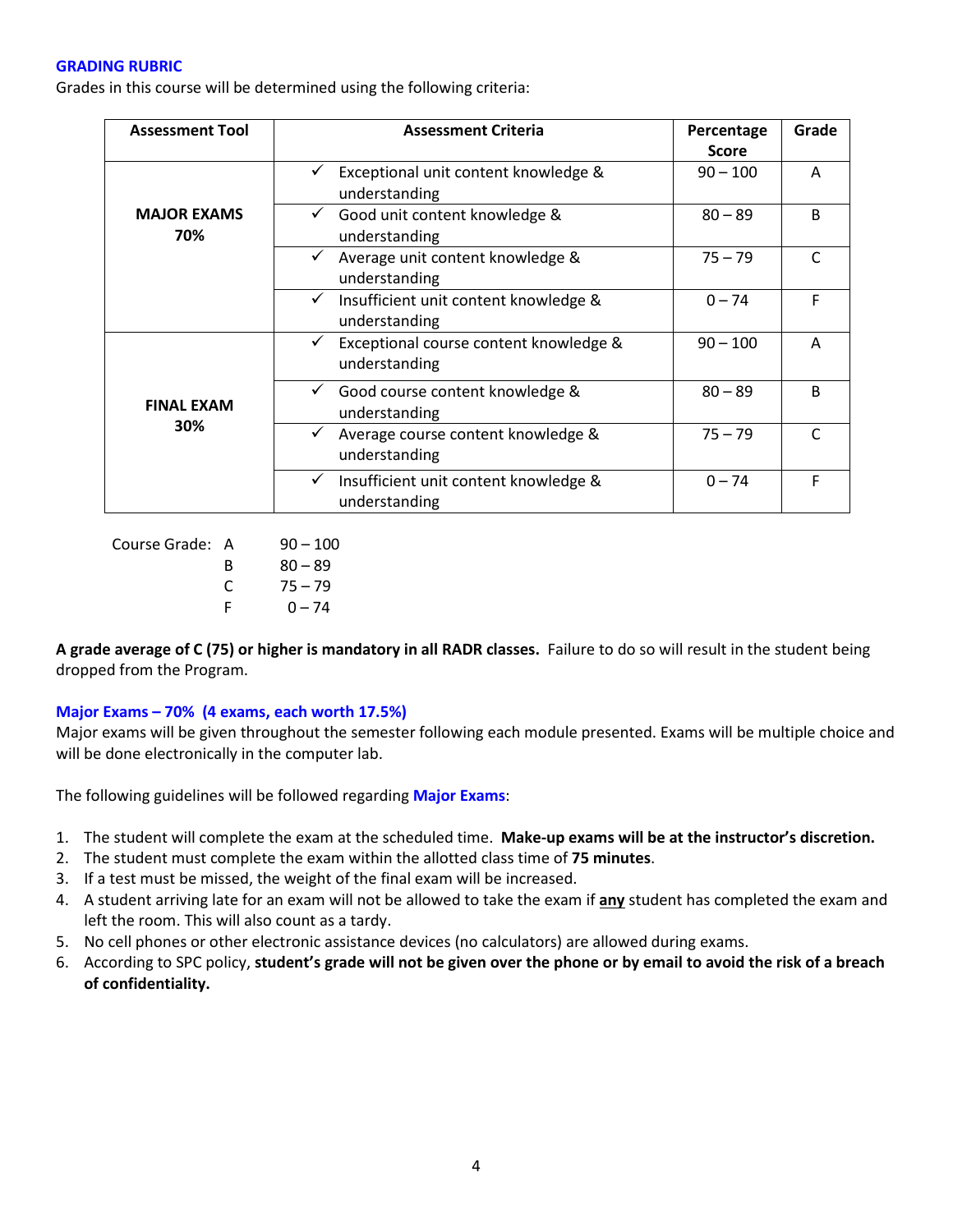#### **Final Exam – 30%**

A comprehensive final exam will be given at the end of the semester. Two hours will be allotted for the final exam consisting of multiple-choice questions and will be done electronically in the computer lab.

The following guidelines will be followed regarding the **Final Exam**:

- 1. The final exam will be comprehensive.
- 2. The final exam must be completed within the allotted time, **2 hours**.
- 3. A student arriving late for an exam will not be allowed to take the final exam if **any** student has completed the exam and left the room.
- 4. No cell phones or other electronic assistance devices (no calculators) are allowed during exams.
- 5. If a student is unable to take the final exam at the assigned time for any reason, the student may be given an incomplete for the course.
- 6. According to SPC policy, **the student's grade will not be given over the phone or by email to avoid the risk of a breach of confidentiality.**

#### **COMMUNICATION POLICY**

Electronic communication between instructor and students in this course will utilize the South Plains College "My SPC" email system and Remind ®. Instructor will not initiate communication using private email accounts. Students are encouraged to check SPC email on a regular basis.

#### **STUDENT CONDUCT**

Students in this class are expected to abide by the standards of student conduct as defined in the SPC Student Guide and the Radiologic Technology Program Student Handbook.

#### **CELL PHONES**

Cell phones are to be turned OFF (not vibrate) during scheduled class/lab periods, unless prior approval has been given from the instructor. **THIS INCLUDES TEXT MESSAGING.** Cell phones are to be used outside the classroom only.

Students will be dismissed from class/lab and sent home if a phone continuously rings/vibrates or if the student is discovered texting. The student will receive an absence for the class. The phone number to the front desk is (806)716- 4622 for emergencies.

#### **ACCOMMODATIONS**

#### **Disabilities Statement**

Students with disabilities, including but not limited to physical, psychiatric, or learning disabilities, who wish to request accommodations in this class should notify the Disability Services Office early in the semester so that the appropriate arrangements made. In accordance with federal law, a student requesting accommodations must provide acceptable documentation of his/her disability to the Disability Services Office. For more information, call or visit the Disability Services Office at Levelland (Student Health & Wellness Office) 806-716-2577, Reese Center (Building 8) 806-716-4675, or Plainview Center (Main Office) 806-716-4302 or 806-296-9611.

#### **Diversity Statement**

In this class, the teacher will establish and support an environment that values and nurtures individual and group differences and encourages engagement and interaction. Understanding and respecting multiple experiences and perspectives will serve to challenge and stimulate all of us to learn about others, about the larger world and about ourselves. By promoting diversity and intellectual exchange, we will not only mirror society as it is, but also model society as it should and can be.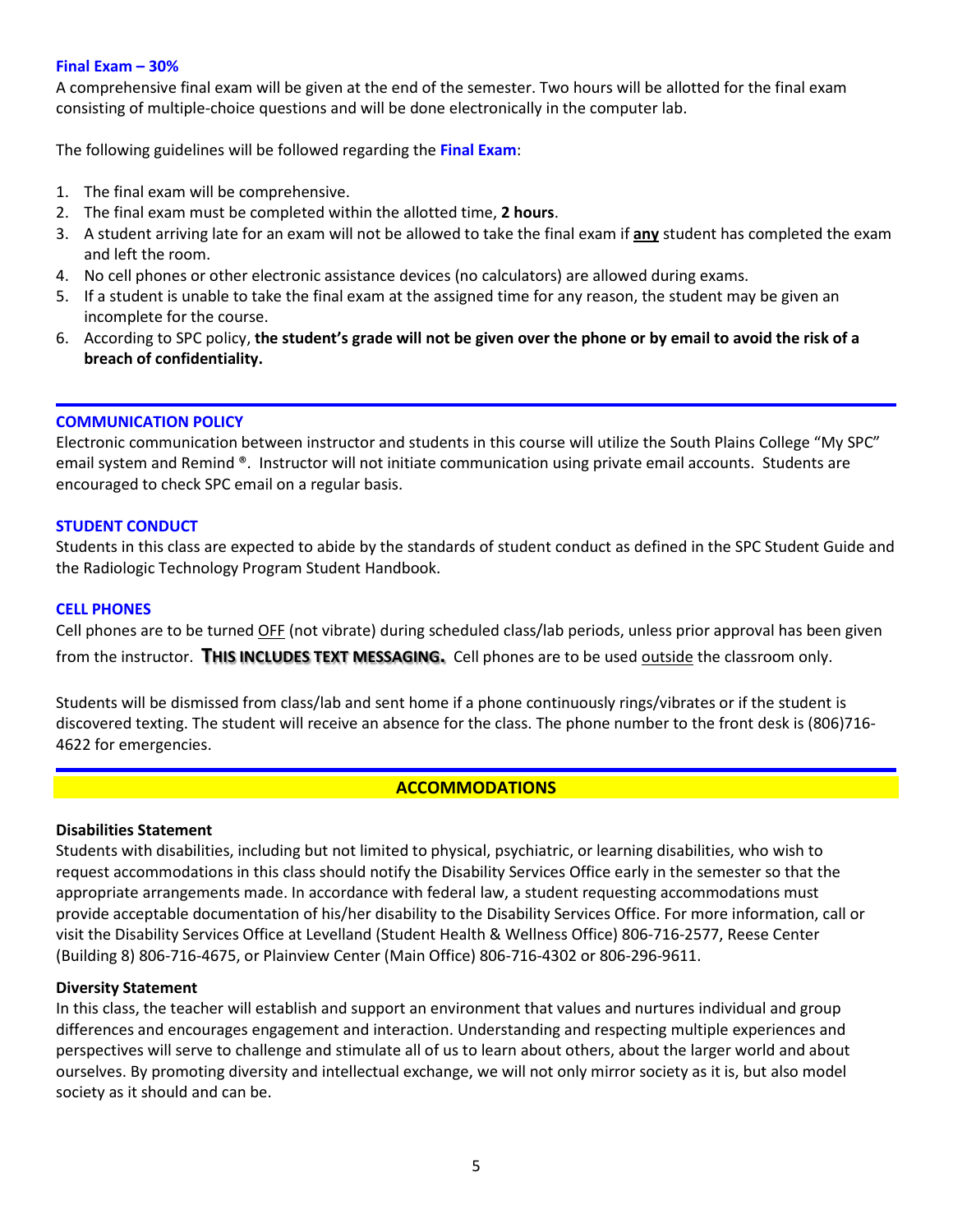#### **Pregnancy Accommodations Policy**

If you are pregnant, or have given birth within six months, Under Title IX you have a right to reasonable accommodations to help continue your education. To activate accommodations you must submit a Title IX pregnancy accommodations request, along with specific medical documentation, to the Director of Health and Wellness. Once approved, notification will be sent to the student and instructors. It is the student's responsibility to work with the instructor to arrange accommodations. Contact Chris Straface, Director of Health and Wellness at 806-716-2362 or email [cstraface@southplainscollege.edu](mailto:cstraface@southplainscollege.edu) for assistance.

#### **Campus Carry**

Texas Senate Bill - 11 (Government Code 411.2031, et al.) authorizes the carrying of a concealed handgun in South Plains College buildings only by persons who have been issued and are in possession of a Texas License to Carry a Handgun, a qualified law enforcement officer or those who are otherwise authorized. Pursuant to Penal Code (PC) 46.035 and South Plains College policy, license holders may not carry a concealed handgun in restricted locations. For a list of locations, please refer to the SPC Campus Carry page a[t http://www.southplainscollege.edu/campuscarry.php.](http://www.southplainscollege.edu/campuscarry.php)

Pursuant to PC 46.035, the open carrying of handguns is prohibited on all South Plains College campuses. Report violations to the College Police Department at 806-716-2396 or 9-1-1.

### **COURSE OUTLINE**

## **Essential Concepts of Radiologic Science**

The student will:

- 1. Identify major events in the discovery and advancement of x-ray imaging.
- 2. Identify the characteristics of matter and energy.
- 3. Identify the types of energy applicable to radiography.
	- **•** Potential
	- **Kinetic**
	- Electrical
	- **Thermal**
- 4. Describe the use of time, distance and shielding for effective radiation protection. (F8, F9; C18, C19)
- 5. Use the radiologic units of measure.
	- Exposure: Gray $k_{\text{erma}}$
	- $\blacksquare$  Absorbed dose: Graytissue
	- **Dose Equivalent: Sievert**
	- Radioactivity: Becquerel
- 6. Identify the basic particles of an atom: proton, neutron & electron.
- 7. Define atomic number and atomic mass number.
- 8. Describe binding energy as it applies to the atom's electron(s). (F10)
- 9. Identify the types of ionizing radiation.
- 10. Identify the principle particulate radiations: *alpha* particle, *positron* and *beta* particle.
- 11. Differentiate between electromagnetic and particulate radiation.

Text Assignment: Bushong, Ch. 1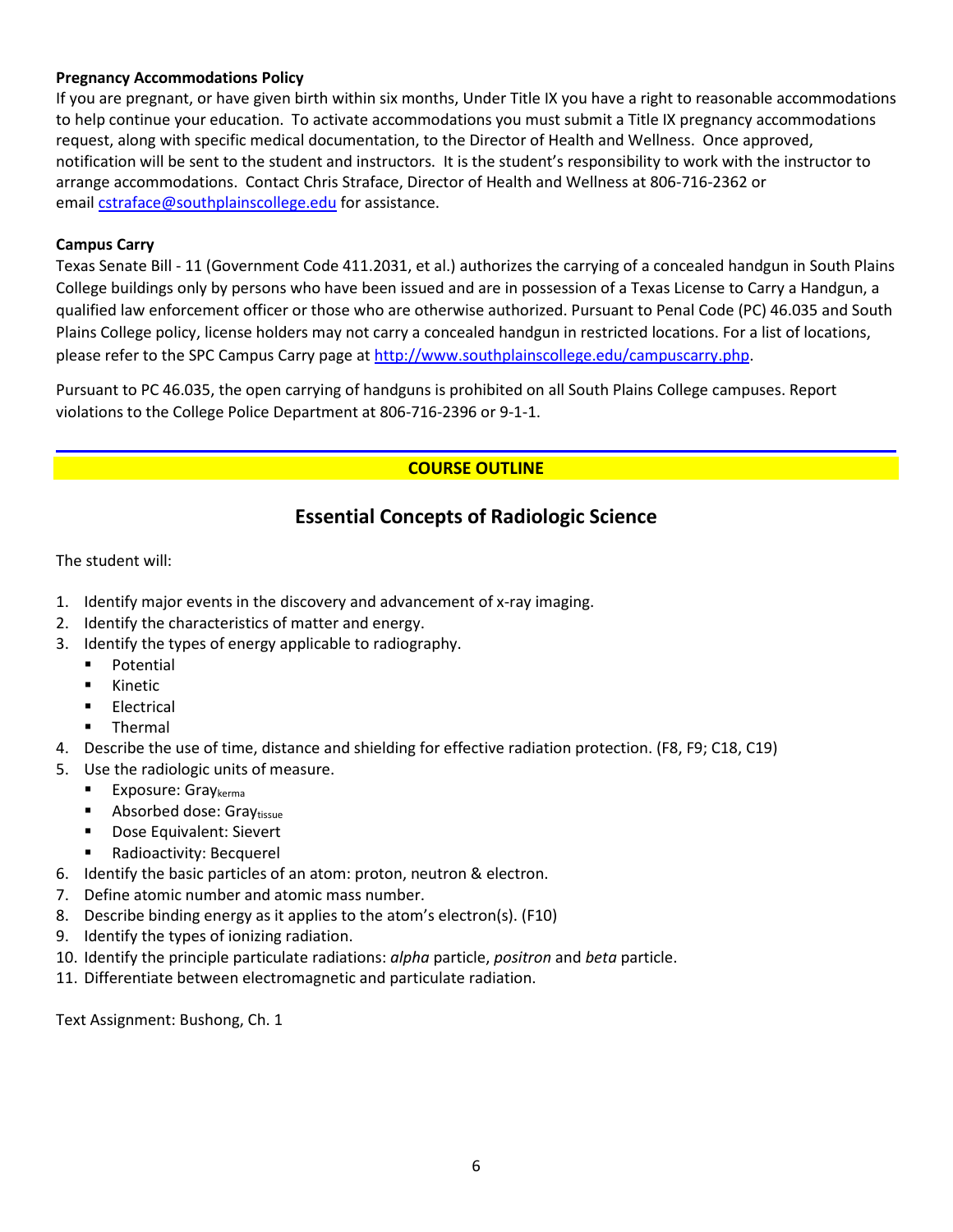## **Structure of Matter**

### The student will:

- 1. Relate the history of the atom.
- 2. Identify the structure of the atom.
- 3. Describe electron shells and instability with atomic structure.
- 4. Discuss radioactivity and the characteristics of alpha and beta particles.
- 5. Explain the difference between two forms of ionizing radiation: particulate and electromagnetic.

Text Assignment: Bushong, Ch. 2

## **Electromagnetic Energy**

### The student will:

- 6. Define *photon*.
- 7. Identify the properties of electromagnetic (EM) photons, their relationship and how they affect interactions with matter. (F10, F12)
	- **•** Velocity
	- **Wavelength**
	- **Frequency**
	- Energy
- 8. Identify the *speed of light*.
- 9. Calculate photon wavelength or frequency ( $v = f\lambda$ ). (F4)
- 10. Identify the content of the *electromagnetic spectrum* and their arrangement pertinent to radiography.
	- Visible light, infrared light, ultraviolet light
	- **Radiofrequency**
	- **I** lonizing radiation
- 11. Differentiate between *x-radiation* and *gamma radiation*. (F12)
- 12. Explain the *wave-particle duality* of radiation. (F12)
- 13. Define the *Inverse Square Law*. (F12)
	- $I_1/I_2 = (d_2/d_1)^2$  (F4)
	- **IF Inverse relationship with radiation intensity**
- 14. Calculate radiation intensity using the Inverse Square Law formula. (F4)
- 15. Explain *ionization*.

Text Assignment: Bushong, Ch. 3

# **The X-ray Tube**

- 1. Describe the general design of an x-ray tube.
- 2. List the external components that house and protect the x-ray tube.
- 3. Identify the purpose of the glass or metal enclosure.
- 4. Discuss the cathode and filament currents.
- 5. Describe the parts of the anode and the induction motor.
- 6. Define the line-focus principle and the heel effect.
- 7. Identify the three causes of x-ray tube failure.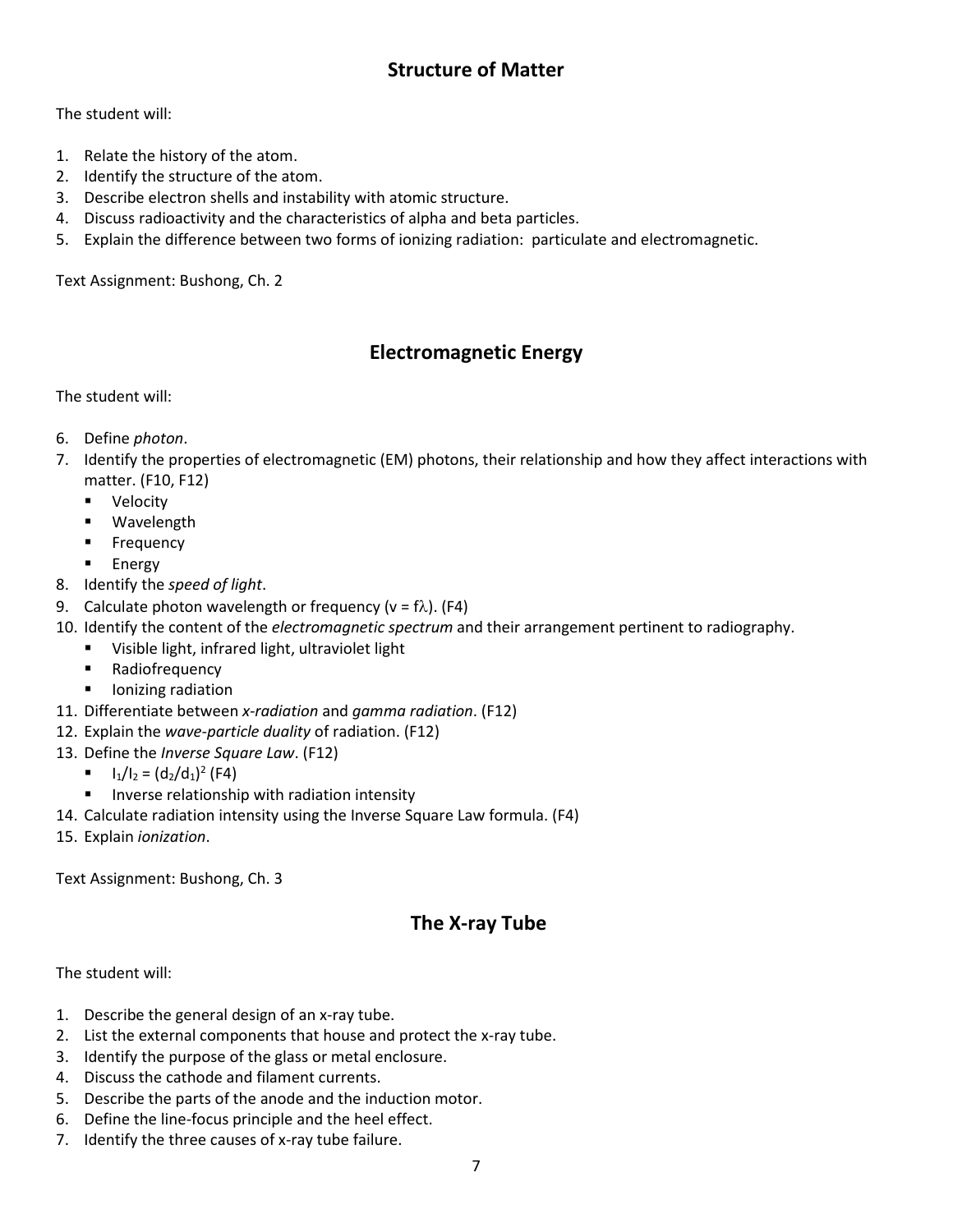8. Explain and interpret x-ray tube rating charts.

Text Assignment: Bushong, Ch. 6

## **X-Ray Production**

The student will:

- 1. Explain *thermionic emission, space charge* and *tube current*. (F10, C15)
- 2. Explain *heat production* and the factors that affect it. (F10; C15)
- 3. Explain *characteristic x-ray* production and the factors that affect it. (F10; C15)
- 4. Explain *bremsstrahlung x-ray* production and the factors that affect it. (F10; C15)
- 5. Identify the x-ray technical factors: milliamperage-seconds (mAs), kilovoltage-peak (kVp), filtration and source-toimage distance (SID) and explain their importance in x-ray production & emission.
- 6. Describe primary *x-ray beam quantity* and the effects of mAs, kVp, filtration and SID. (F10; C15)
- 7. Describe primary *x-ray beam quality* and the effects of kVp and filtration. (F10; C15)
- 8. Identify the information contained in a *continuous x-ray spectrum* and a *discrete x-ray spectrum*.
- 9. Anticipate how a change in any given technical factor will affect both forms of x-ray production. (F8, F9, F10, F12; C15)

Text Assignment: Bushong, Ch. 7

## **X-ray Emission**

The student will:

- 1. Define *x-ray beam quantity* and relate it to x-ray intensity. (C15)
- 2. List and explain the technical factors that affect x-ray beam intensify: mAs, kVp, filtration, SID.
- 3. Use the *Square Law* to calculate a necessary mAs change when SID is altered. (F4, F12; C15)
	- **m**  $\text{MS}_1/\text{mAs}_2 = (\text{SID}_1/\text{SID}_2)^2$
- 4. Define *x-ray beam quality (energy)* and relate it to x-ray penetration. (F12; C15)
- 5. List and explain the technical factors that affect x-ray beam quality: kVp, filtration and half-value layer (HVL).
- 6. Differentiate between the various types of filtration: inherent, added and compensating.

Text Assignment: Bushong, Ch. 8

## **X-ray Interaction with Matter**

- 1. Explain a *coherent (classical)* EM photon and matter interaction, including production, energy and effects. (F8, F10; C15)
- 2. Explain a *Compton* EM photon and matter interaction, including production, energy and effects. (F8, F10; C15)
- 3. Explain a *photoelectric* EM photon and matter interaction, including production, energy and effects. (F8, F10; C15)
- 4. Explain *pair production* and why it does not occur in diagnostic radiography. (F8, F10; C15)
- 5. Explain *photodisintegration* and why it does not occur in diagnostic radiography. (F8, F10; C15)
- 6. Explain why Compton and photoelectric interactions are important in radiologic technology. (F8, F10; C15)
- 7. Identify the interactions involved in differential absorption.(F10; C15)
- 8. Explain *differential absorption* in radiographic imaging. (F10)
- 9. Identify the factors that control and influence differential absorption. (C15)
- 10. Explain radiographic exponential attenuation of x-rays by matter. (F10)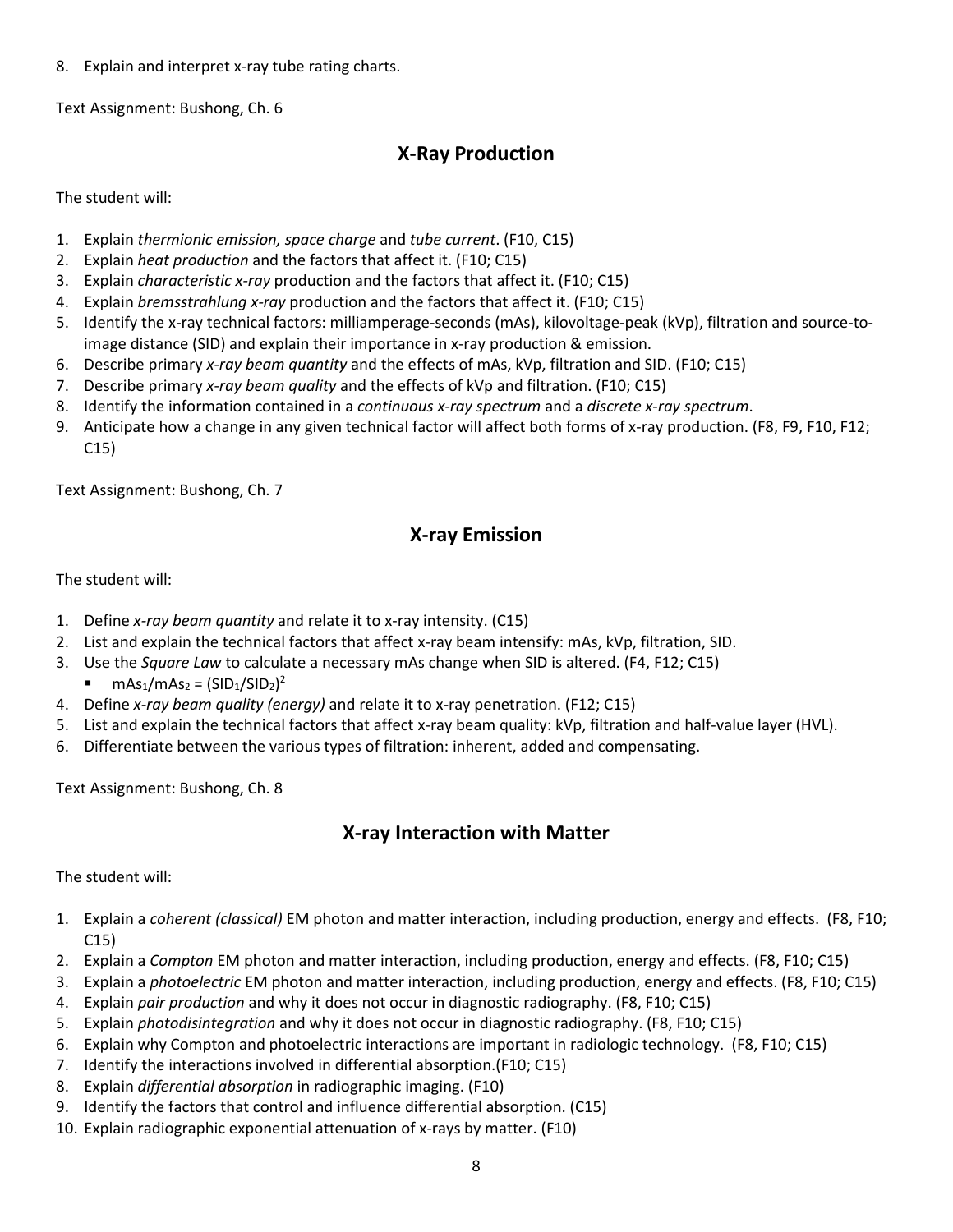- 11. Identify the components of the *remnant (exit) x-ray beam*.
- 12. Define *radiographic exposure*.
- 13. Describe the process of radiographic image formation. (F8, F10; C15)
	- **•** Differential absorption
	- **Beam attenuation**
	- Scattering
	- **Transmission**

Text Assignment: Bushong, Ch. 9

## **Radiographic Image Quality**

### The student will:

- 1. Identify and define the properties that result in *visibility of detail*. (F10)
	- **•** Optical density
	- **E** Contrast
- 2. Identify and define the properties of short scales of high contrast. (F10)
- 3. Identify and define the properties of long scales of low contrast. (F10)
- 4. Differentiate between *radiographic contrast* and *subject contrast*. (C15)
- 5. Identify the effects of the primary radiographic technical factors on *visibility of detail*. (F12)
	- kVp
	- $mAs = mA x$  exposure time
	- $\blacksquare$  SID
	- **IMage receptor properties**
- 6. Identify the effect of *scatter radiation* on the radiographic image. (F8, F9, F10)
- 7. Identify and define the properties that result in diagnostic *recorded detail*. (F10)
- 8. Identify the radiographic geometric properties that affect recorded detail. (F10)
	- **Focal spot size**
	- $-SID$
	- OID
- 9. Identify the key factors in producing the most diagnostic recorded detail.
- 10. Define radiographic distortion. (F10)
- 11. Differentiate between *radiographic size distortion and radiographic shape distortion*. (C15)
- 12. Identify and explain the effects of the components of *radiographic exposure technique*.
	- **Primary technical factors:** mAs, kVp
	- **Secondary technical factors:** focal spot size, SID, OID, beam restriction, filters, grids, x-ray generators, central ray (CR) alignment.

Text Assignment: Bushong, Ch. 10

## **Scatter Radiation**

- 1. Identify the x-rays that constitute image-forming radiation.
- 2. Recognize the relationship between scatter radiation and image contrast.
- 3. List three factors that contribute to scatter radiation.
- 4. Discuss three devices developed to minimize scatter radiation.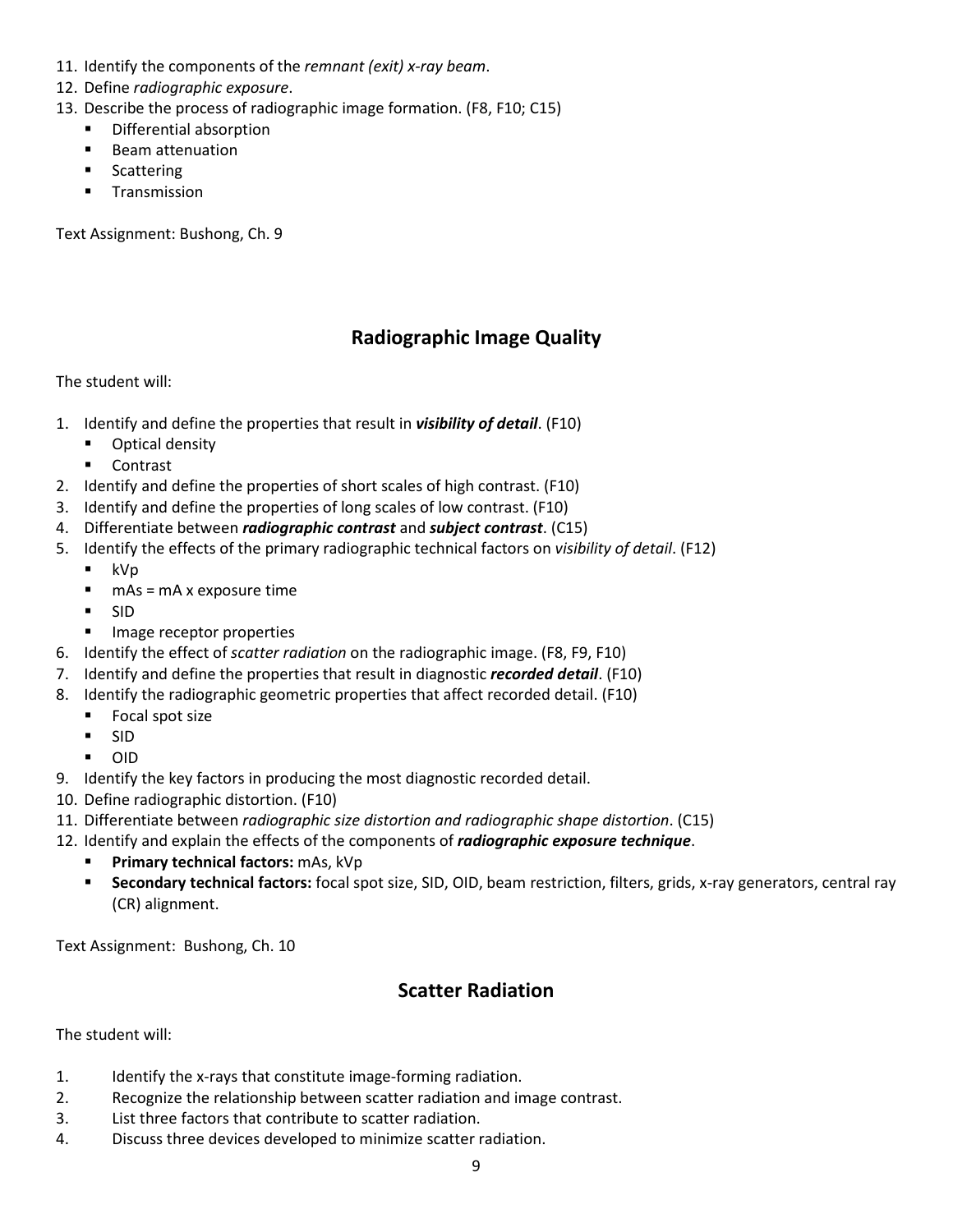- 5. Describe beam restriction and its effect on patient radiation dose and image quality.
- 6. Describe grid constructions and its measures of performance.
- 7. Evaluate the use of various grids in relation to patient dose.

Text Assignment: Bushong, Ch. 11

### **FOUNDATION SKILLS**

#### **BASIC SKILLS–Reads, Writes, Performs Arithmetic and Mathematical Operations, Listens and Speaks**

F-1 Reading–locates, understands, and interprets written information in prose and in documents such as manuals, graphs, and schedules.

F-2 Writing–communicates thoughts, ideas, information and messages in writing and creates documents such as letters, directions, manuals, reports, graphs, and flow charts.

F-3 Arithmetic–performs basic computations; uses basic numerical concepts such as whole numbers, etc.

F-4 Mathematics–approaches practical problems by choosing appropriately from a variety of mathematical techniques.

F-5 Listening–receives, attends to, interprets, and responds to verbal messages and other cues.

F-6 Speaking–organizes ideas and communicates orally.

### **THINKING SKILLS–Thinks Creatively, Makes Decisions, Solves Problems, Visualizes and Knows How to Learn and Reason**

F-7 Creative Thinking–generates new ideas.

F-8 Decision-Making–specifies goals and constraints, generates alternatives, considers risks, evaluates and chooses best alternative. F-9 Problem Solving–recognizes problems, devises and implements plan of action.

F-10 Seeing Things in the Mind's Eye–organizes and processes symbols, pictures, graphs, objects, and other information.

F-11 Knowing How to Learn–uses efficient learning techniques to acquire and apply new knowledge and skills.

F-12 Reasoning–discovers a rule or principle underlying the relationship between two or more objects and applies it when solving a problem.

#### **PERSONAL QUALITIES–Displays Responsibility, Self-Esteem, Sociability, Self-Management, Integrity and Honesty**

F-13 Responsibility–exerts a high level of effort and perseveres towards goal attainment.

F-14 Self-Esteem–believes in own self-worth and maintains a positive view of self.

F-15 Sociability–demonstrates understanding, friendliness, adaptability, empathy and politeness in group settings.

F-16 Self-Management–assesses self accurately, sets personal goals, monitors progress and exhibits self-control.

F-17 Integrity/Honesty–chooses ethical courses of action.

#### **SCANS COMPETENCIES**

C-1 **TIME** - Selects goal - relevant activities, ranks them, allocates time, prepares and follows schedules.

C-2 **MONEY** - Uses or prepares budgets, makes forecasts, keeps records and makes adjustments to meet objectives.

C-3 **MATERIALS AND FACILITIES** - Acquires, stores, allocates, and uses materials or space efficiently.

C-4 **HUMAN RESOURCES** - Assesses skills and distributes work accordingly, evaluates performances and provides feedback.

#### **INFORMATION - Acquires and Uses Information**

C-5 Acquires and evaluates information.

- C-6 Organizes and maintains information.
- C-7 Interprets and communicates information.

C-8 Uses computers to process information.

#### **INTERPERSONAL–Works With Others**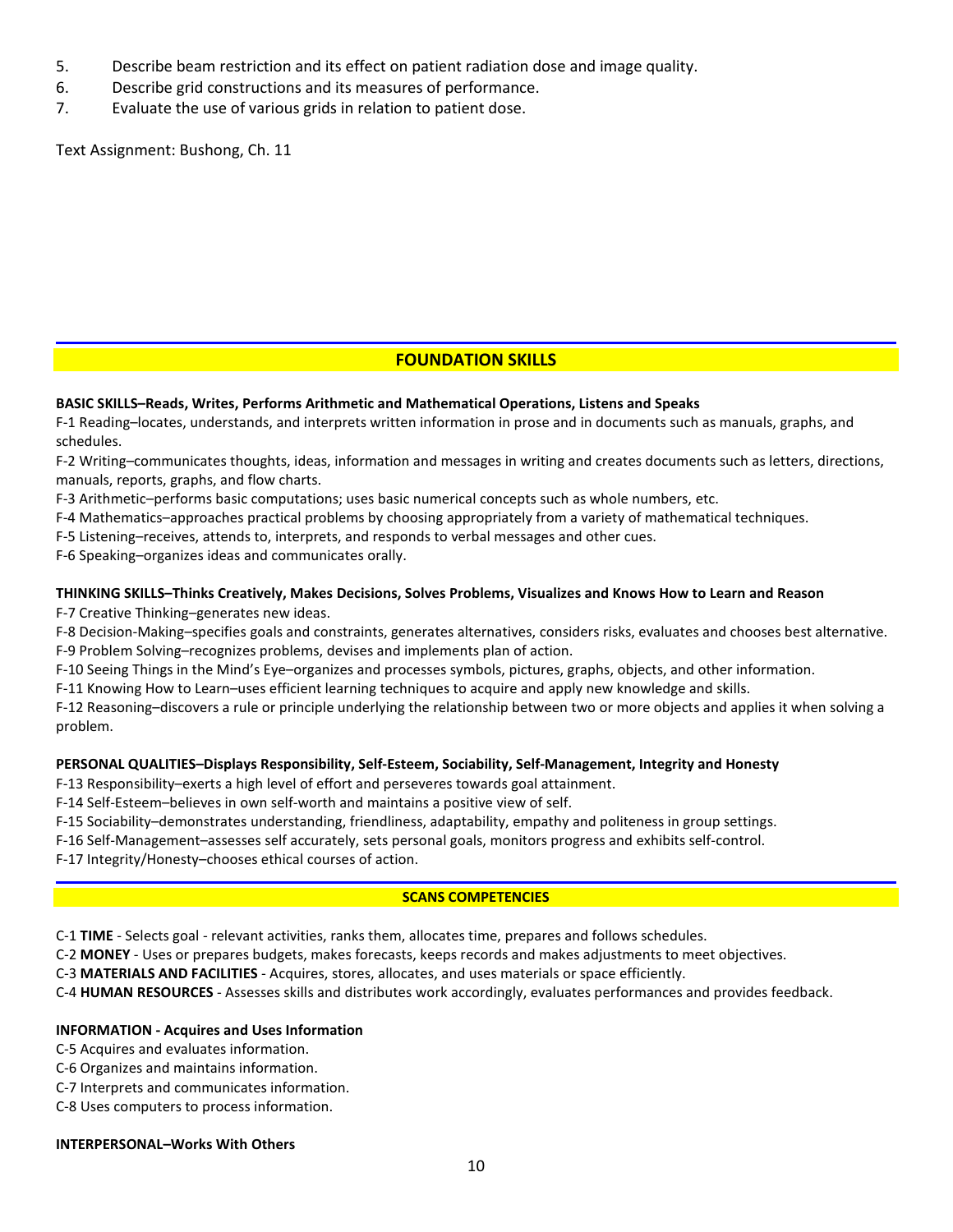C-9 Participates as a member of a team and contributes to group effort.

C-10 Teaches others new skills.

C-11 Serves Clients/Customers–works to satisfy customer's expectations.

C-12 Exercises Leadership–communicates ideas to justify position, persuades and convinces others, responsibly challenges existing procedures and policies.

C-13 Negotiates-works toward agreements involving exchanges of resources; resolves divergent interests.

C-14 Works With Diversity–works well with men and women from diverse backgrounds.

#### **SYSTEMS–Understands Complex Interrelationships**

C-15 Understands Systems–knows how social, organizational, and technological systems work and operates effectively with them. C-16 Monitors and Corrects Performance–distinguishes trends, predicts impacts on system operations, diagnoses systems performance and corrects malfunctions.

C-17 Improves or Designs Systems–suggests modifications to existing systems and develops new or alternative systems to improve performance.

#### **TECHNOLOGY–Works with a Variety of Technologies**

C-18 Selects Technology–chooses procedures, tools, or equipment, including computers and related technologies.

C-19 Applies Technology to Task–understands overall intent and proper procedures for setup and operation of equipment. C-20 Maintains and Troubleshoots Equipment–prevents, identifies, or solves problems with equipment, including computers and other technologies.